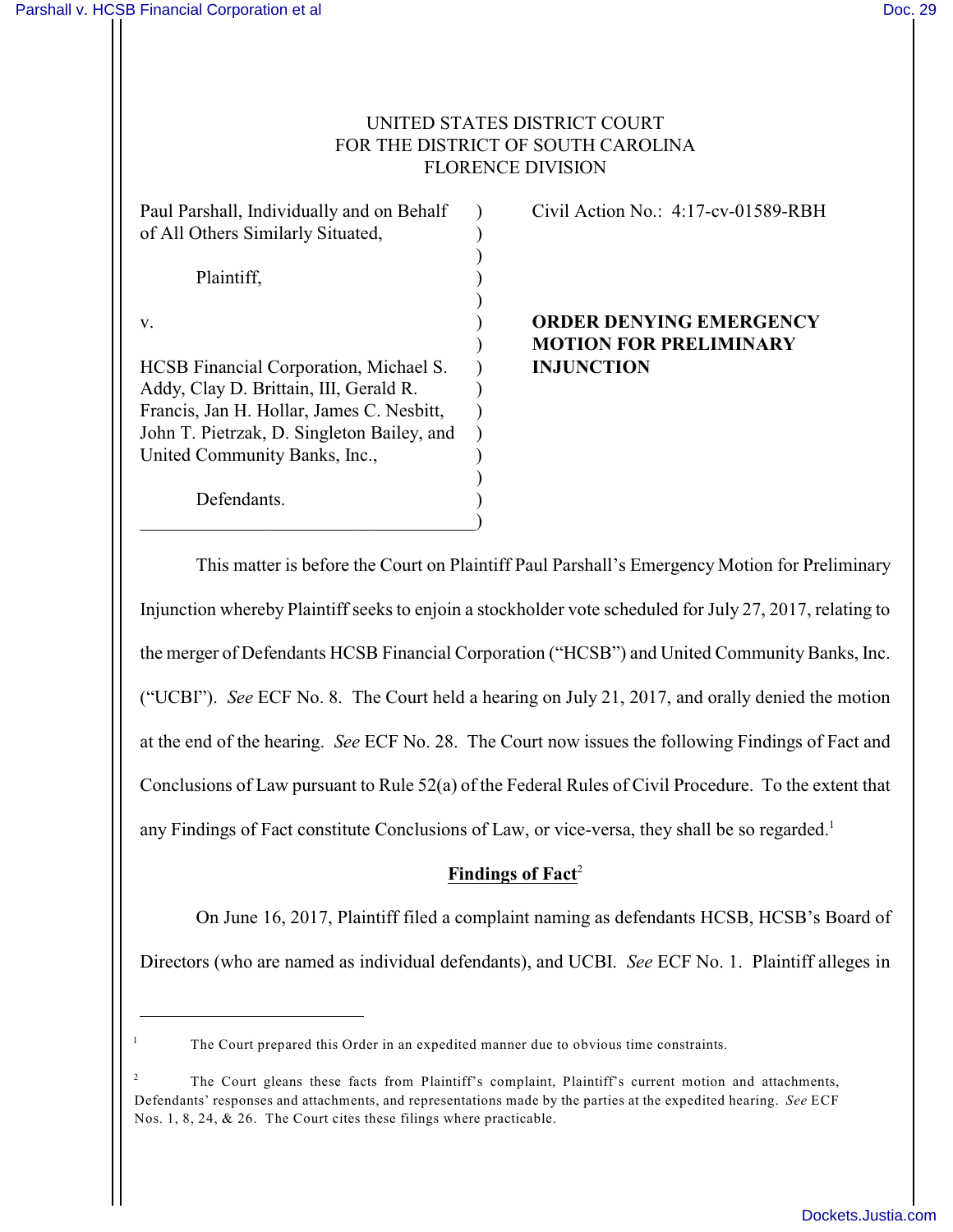his complaint that (1) "[t]his action stems from a proposed transaction announced on April 20, 2017," pursuant to which HCSB will be acquired by UCBI; (2) on April 19, 2017, HCSB's Board of Directors caused HCSB to enter into an agreement and plan of merger with UCBI, and pursuant to the terms of the Merger Agreement, stockholders of HCSB will receive 0.005 shares of UCBI per share of HCSB; (3) "[o]n May 17, 2017, defendants filed a Form S-4 Registration Statement (the 'Registration Statement') with the United States Securities and Exchange Commission ('SEC') in connection with the Proposed Transaction"; and (4) "[t]he Registration Statement omits material information with respect to the Proposed Transaction, which renders the Registration Statement false and misleading" and violates Sections 14(a) and 20(a) of the Securities Exchange Act of 1934 ("the Exchange Act"). *Id.* at ¶¶ 1–4.

On July 14, 2017, Plaintiff filed the instant Emergency Motion for Preliminary Injunction and attached a copy of the Registration Statement. *See* ECF No. 8. He seeks to preliminary enjoin the stockholder vote on the proposed transaction challenged in this action scheduled for this Thursday, July 27, 2017, pursuant to which HCSB will be acquired by UCBI through a wholly-owned subsidiary. *Id.*  He seeks to enjoin the stockholder vote pending what he claims are necessary corrective disclosures by Defendants.<sup>3</sup> Id. Defendants have filed responses in opposition with attached exhibits, including several declarations. *See* ECF Nos. 24 & 26.

Plaintiff argues the Registration Statement is materially misleading and incomplete and omits material information, to wit: (1) the financial projections prepared by HCSB (and UCSB) and relied

Plaintiff Paul Parshall is a frequent litigant of these types of actions. In the last year alone, he has filed at 3 least thirty-two complaints seeking to enjoin merger transactions in state and federal courts across the country. Thirty of these suits were filed by Plaintiff's Delaware counsel in this case, Rigrodsky & Long, P.A., most with RM Law, P.C. serving as co-counsel. *See* ECF No. 24 at 2–3 n.1 (listing all thirty-two cases). Additionally, the Court notes Mr. Parshall was not present at the hearing on his emergency motion. HCSB refers to these lawsuits as '"shakedown' cases." *See* ECF No. 26 at 26.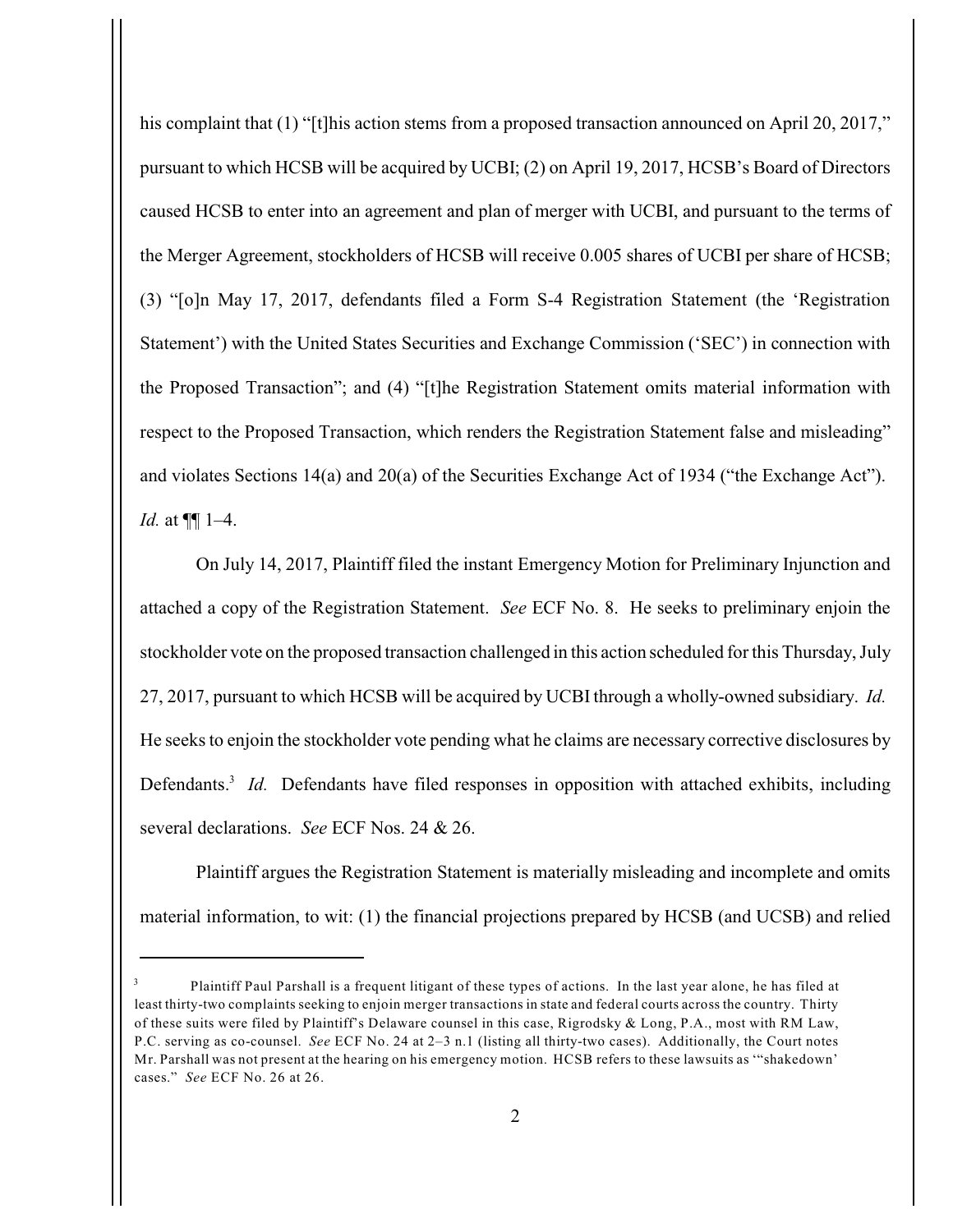upon by HCSB's financial advisor, Hovde Group, LLC ("Hovde"); (2) potential conflicts of interest affecting Hovde, financial advisor to the Board; and (3) terms of a nondisclosure agreement ("NDA") executed byanother bidder and Plaintiff's concerns about the potential presence of a standstill provision preventing the competing bidder from making a topping bid. ECF No. 8-1 at 9, 14. At the hearing, Plaintiff's counsel appeared to be satisfied with HCSB's response and evidence indicating there was no standstill provision in the NDA. Regardless, as explained in this Order, Plaintiff has not met his burden of proof for purposes of this motion as to any of these allegations or arguments.

Plaintiff owns two one-hundred thousandths of a percent (only 0.00002%) of the outstanding shares of HCSB. He purchased \$11 in stock on November 3, 2016, which converts to less than one share of UCBI stock under the proposed merger. *See* ECF No. 26-3. While he has brought this case as a putative class action, no class has been certified, and Plaintiff has presented no evidence that he represents the interests (adequatelyor otherwise) of other shareholders. No affidavit or declaration from Plaintiff or any other shareholder has been submitted alleging the Registration Statement was misleading or contained material omissions. In his motion, Plaintiff seeks to enjoin the shareholders from voting on the merger with UCBI that is currently valued at approximately \$66 million, even though HCSB shareholders have already returned proxies demonstrating overwhelming support for the proposed merger, far in excess of the threshold of outstanding shares needed for approval. The sole basis for the extraordinary relief Plaintiff seeks is that the Final Proxy (i.e., the Registration Statement), which is sixty-one pages long with fifty pages of attachments and refers to voluminous other public information, is allegedly inadequate under Sections 14(a) and 20(a) of the Exchange Act.

In support of his position, Plaintiff relies solely on arguments of counsel, his memorandum, and the filed Registration Statement. Plaintiff was not present at the hearing, and no declaration or affidavit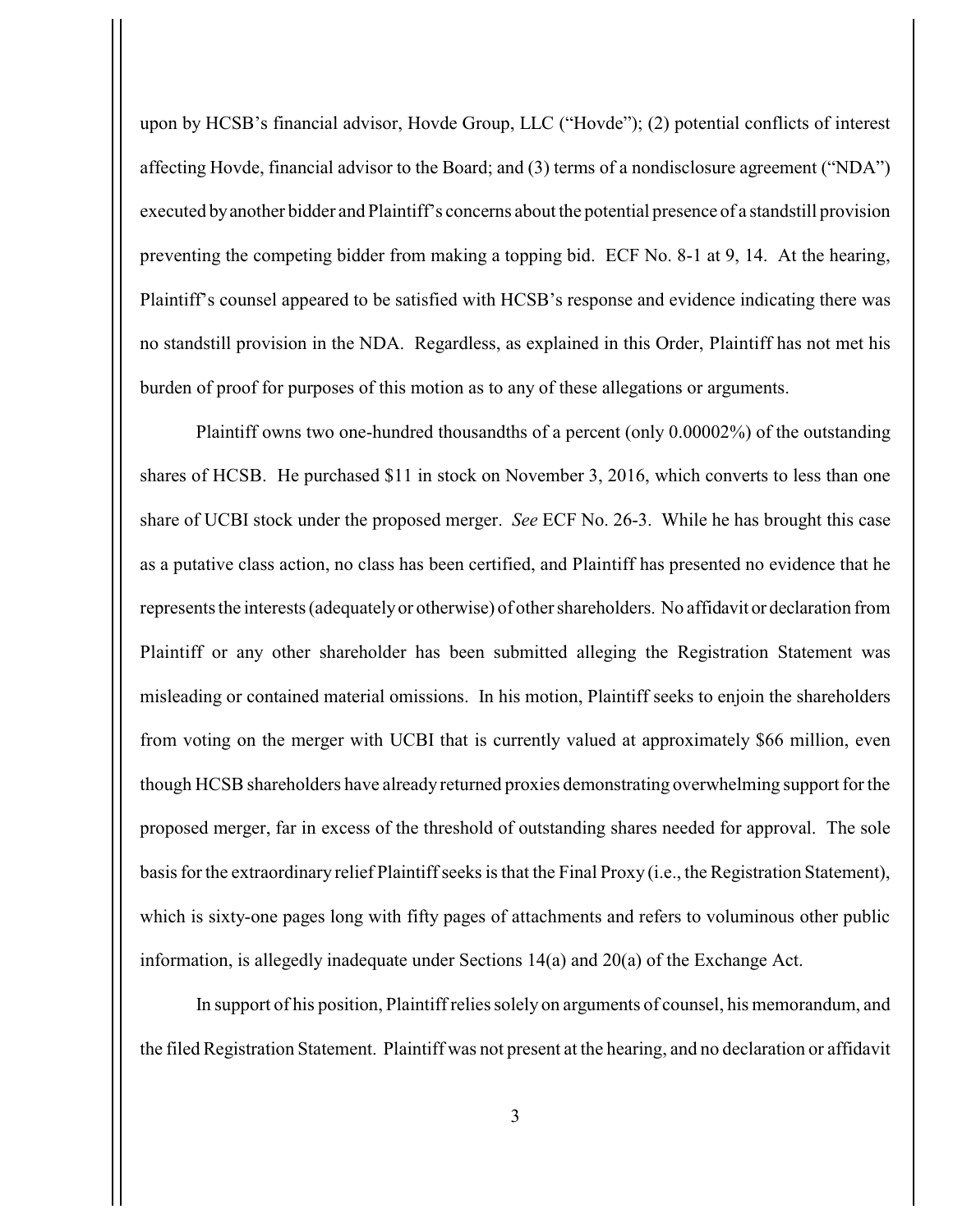from Plaintiff was submitted. However, HCSB submitted the declaration of Defendant Jan Hollar, who is the CEO of HCSB. *See* ECF No. 26-5. Ms. Hollar states the following: (1) to her knowledge, no shareholder other than Plaintiff has contacted HCSB and suggested that the proxy disclosures are misleading or inadequate, or that he or she needs more information in order to decide how to vote on the proposed transaction; (2) as of July 20, 2017, the holders of 339,821,636 (or 83.86%) of the 405,232,383 outstanding shares of HCSB voting common stock have delivered their proxies, and of those voting so far, 99.96% of shares have been voted in favor of the proposed merger, which represents a shareholder approval rate well in excess of the 66.7% (or two-thirds) required to approve the merger under South Carolina law; (3) as of July 20, 2017, the holders of all 90,531,557 outstanding shares of HCSB non-voting common stock had delivered their proxies, and of those voting so far, 100.0% of all shares have been voted in favor of the proposed merger, which is substantially higher than the simple majority of non-voting shareholder approval needed under South Carolina law; (4) in addition to the SEC's review of the Registration Statement/PreliminaryProxy, the proposed merger has been approved by the state banking regulators in both Georgia and South Carolina; (5) the proposed merger applications have also been approved by the FDIC and the Board of Governors of the Federal Reserve System; (6) there is no higher priced alternative to the merger with UCBI and no other bidders have come forward since the announcement of the merger with UCBI; (7) HCSB entered into a NDA dated January 25, 2017, with Institution A, and this agreement did not include a standstill or any other provision which would have precluded or limited Institution A's ability to submit a topping bid or any other merger offer; (8) after reviewing all relevant expenses and obligations related to the proposed merger, Ms. Hollar has determined that a thirty-day delay in vote would likely cost HCSB more than \$420,000 that would otherwise not be incurred if the vote proceeded as scheduled (and if the delay is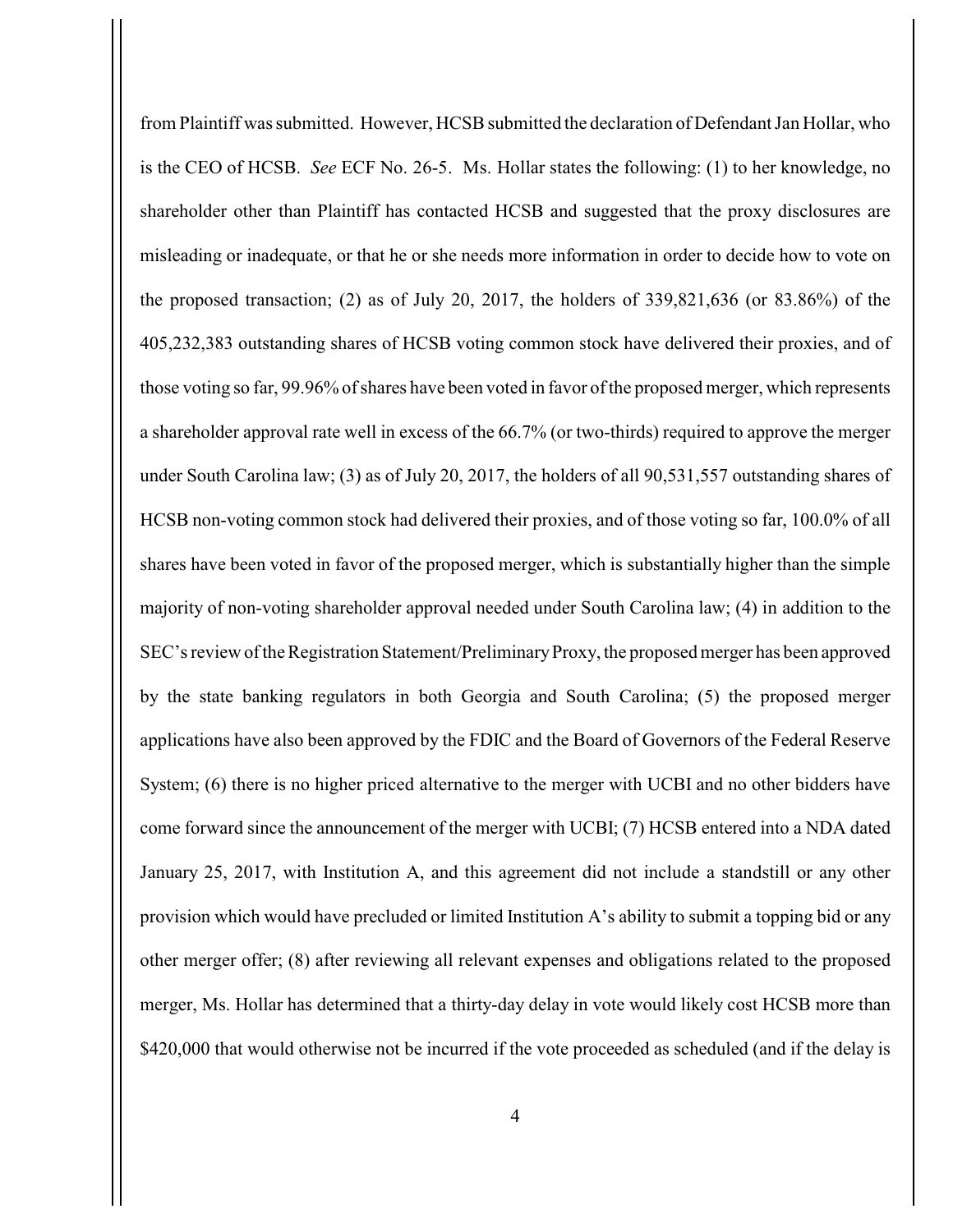longer, the cost will be even higher); (9) a delay of the shareholder vote would result in delaying the consummation of the transaction and would impose other significant logistical problems and expenses upon HCSB and its employees; (10) a delay of the HCSB shareholder vote would have an adverse impact on the public, including consumers of HCSB's banking services; (11) the HSCB Board determined in good faith exercise of their business judgment that the merger with UCBIrepresented the best opportunity to maximize shareholder value, and postponing the shareholder vote could jeopardize the merger and present some risk of the transaction not being consummated; (12) HCSB stockholders could be further harmed because a delay in the vote may result in a reduction in share value of the stock of either HCSB or UCBI and endanger the premium to HCSB shareholders sought to be achieved by the merger; (13) an injunction would create uncertainty among HCSB's shareholders, customers, and employees and potentially hinder HCSB's operations if bank employees or customers leave HCSB in the wake of such uncertainty and instability; and (14) HCSB has already incurred substantial expenses related to the proposed merger, most of which would not be recoverable if this merger opportunity is lost. *Id.* at 1–3.

Additionally, HCSB submitted declarations of various shareholders who own millions of shares of HCSB common stock and who have significant holdings in HCSB. *See* ECF No. 26-8. Specifically, HCSB submitted declarations from: (1) David Volk, who serves as the principal of Castle Creek Capital Partners VI, LP, which owns approximately 22.19% of all HCSB common shares outstanding; (2) Ben Mackovak, who serves as the managing member of Strategic Value Investors LP, which owns 6.07% of all HCSB common shares outstanding; (3) Michael Rosinus, who serves as a senior advisor for Tricadia Capital Management, LLC, which owns approximately 4.49% of all HCSB common shares outstanding; and (4) John J. Lyons, who serves as the managing principal of Commerce Street Keefe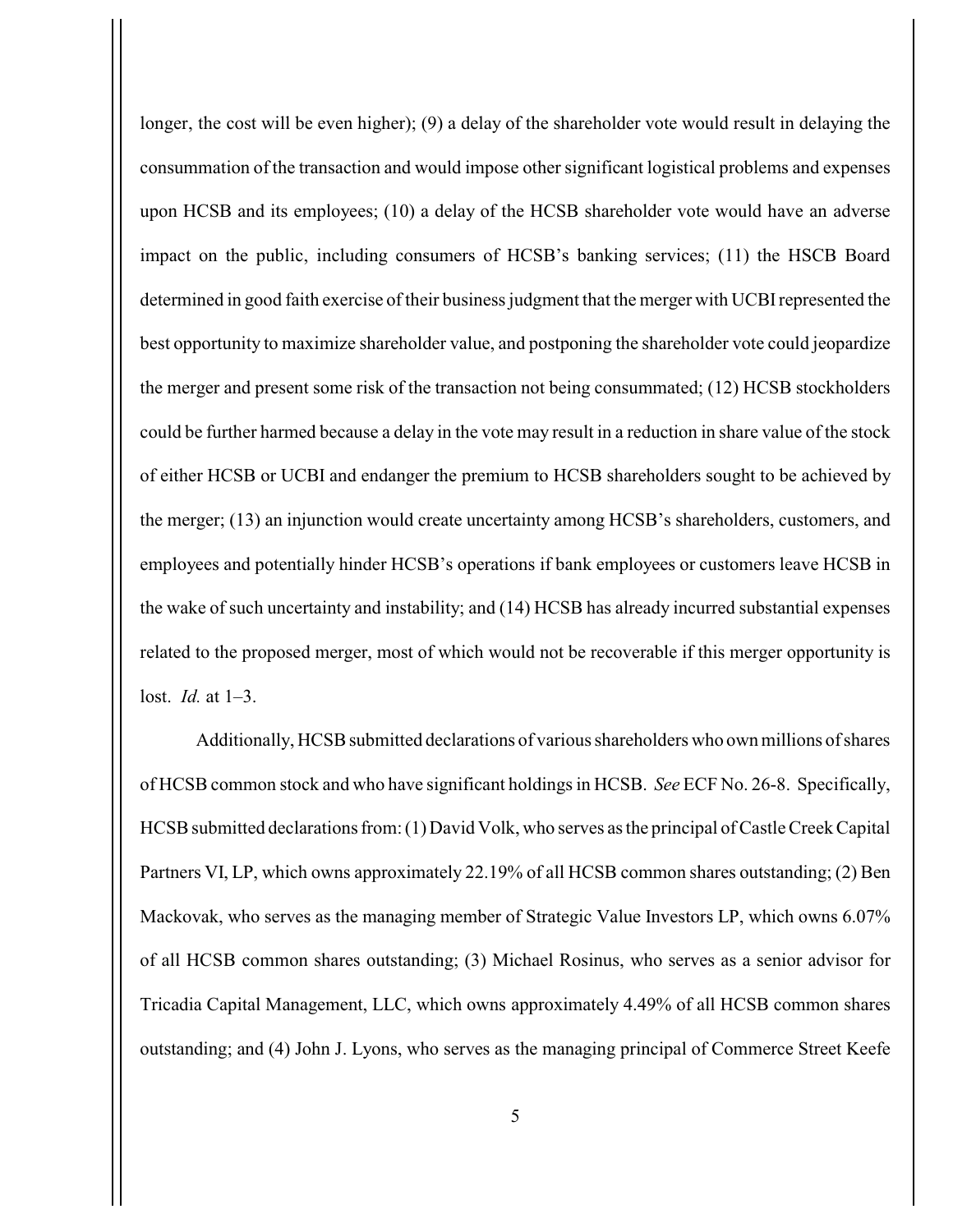Ventures Fund III, LP, which owns approximately 4.49% of all HCSB common shares outstanding. *Id.*  All four declarants state that (1) they have studied the proposed merger between HCSB and UCBI, concluded the disclosures in the Proxy Statement are fully adequate, and do not need any further information in order to decide whether to vote in favor of the merger; (2) they are in favor of the proposed merger, have delivered their proxy cards with instructions to vote all their shares in favor of the merger, want the vote to proceed and the merger to close as soon thereafter as possible, and would be very disappointed and believe it would be detrimental to the HCSB shareholders if the vote or consummation of the merger is delayed or the opportunity lost; and (3) they have reviewed Plaintiff's complaint, do not believe Plaintiff represents their interests in connection with the proposed merger or the issues raises in the pleading, do not find the disclosure issues raised by Plaintiff are material to them in deciding whether to vote for or against the merger in light of the total mix of information disclosed in the Proxy Statement and the publicly available information, and would be verydisappointed with any delay of the shareholder vote or consummation of the merger because of any issues raised in Plaintiff's lawsuit. *Id.*

UCBI has submitted the declaration of Christian Zych, who is UCBI's Senior Vice President, Director of Mergers & Acquisitions and Management Reporting and who has been involved in the pending transaction with HCSB. ECF No. 24-1 at ¶ 3. Zych states that as disclosed in the Proxy Statement, Hovde has not provided any investment banking or financial advisory services to UCBI; and in fact, Hovde has never provided any investment banking or financial advisory services to UCBI. *Id.* at ¶ 4. Zych further avers that regarding any internal management projections prepared byUCBI, UCBI did not provide any of its internal forecasts or projections to HCSB's management, board of directors, or Hovde, including in connection with UCBI's offer to acquire HCSB or the subsequent negotiation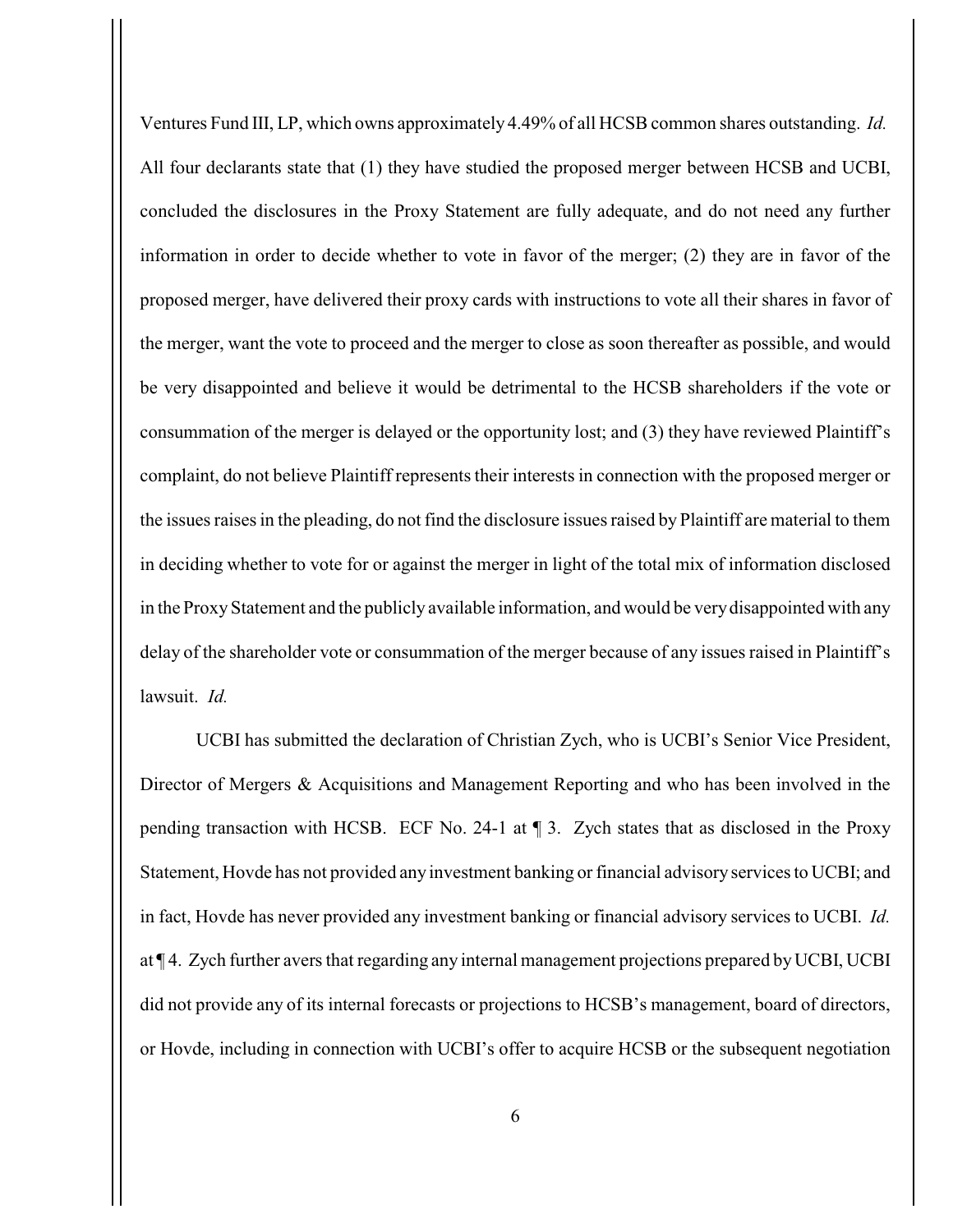and review of the merger agreement. *Id.* at ¶ 5. Finally, Zych avers that to the extent UCBI prepares any internal forecasts or projections, UCBI regards this information as confidential and as a matter of course does not publicly disclose such forecasts or projections. *Id.* at ¶¶ 6–7.

As explained in more detail below, the Court finds that Plaintiff has not met his burden of proof with regard to each of the elements for a preliminary injunction, and that his request must therefore be denied.

### **Conclusions of Law**

#### **I. Preliminary Injunction Standard**

Federal Rule of Civil Procedure 65 establishes the procedure for federal courts to grant preliminaryinjunctions. *See* Fed. R. Civ. P. 65. Because of the extraordinarynature of injunctive relief, the United States Supreme Court has admonished that preliminary injunctions "may only be awarded upon a clear showing that the plaintiff is entitled to such relief." *Winter*, 555 U.S. at 22.

A plaintiff seeking a preliminary injunction must establish all four of the following criteria: (1) that the plaintiff is likely to succeed on the merits, (2) that the plaintiff is likely to suffer irreparable harm in the absence of preliminary injunctive relief, (3) that the balance of equities tips in the plaintiff's favor, and (4) that the injunction is in the public interest. *League of Women Voters of N. Carolina v. N. Carolina*, 769 F.3d 224, 236 (4th Cir. 2014) (citing *Winter*, 555 U.S. at 20). A plaintiff must make a *clear* showing that it is likely to succeed on the merits of its claim. *Winter*, 555 U.S. at 20-22. Likewise, a plaintiff must make a *clear* showing that it is likely to be irreparably harmed absent injunctive relief. *Id.* Only then may the court consider whether the balance of equities tips in the plaintiff's favor. *Real Truth About Obama, Inc. v. Fed. Election Comm'n*, 575 F.3d 342, 346-47 (4th Cir. 2009), *vacated on other grounds*, 559 U.S. 1089 (2010), *reissued in part*, 607 F.3d 355 (4th Cir.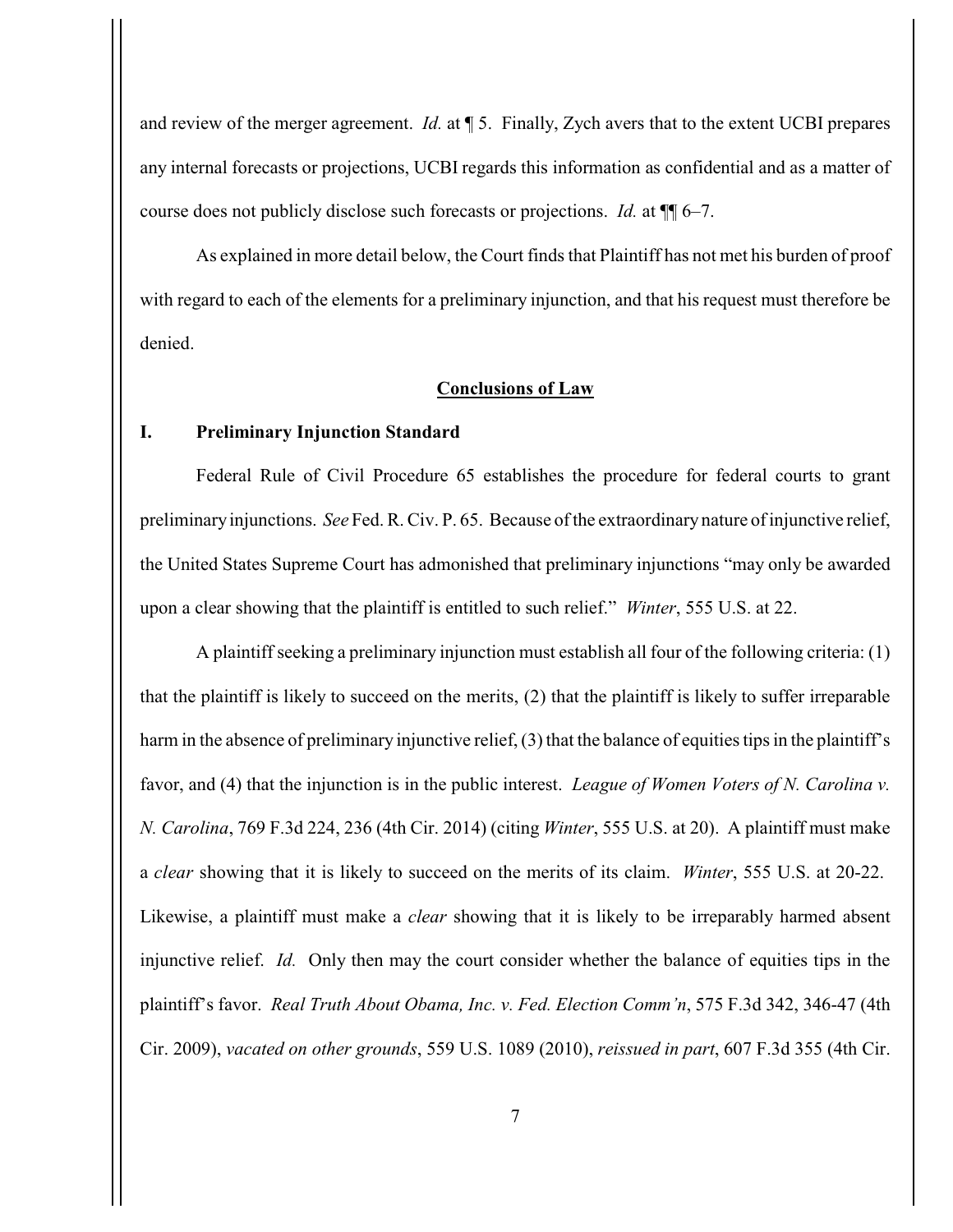2010), *overruling Blackwelder Furniture Co. of Statesville v. Seilig Mfg. Co.*, 550 F.2d 189 (4th Cir. 1977). Finally, the court must pay particular regard to the public consequences of employing the extraordinary relief of injunction. *Id.* at 347.

### **II. Discussion**

#### **A. Likelihood of Success on the Merits**

The first *Winter* factor requires Plaintiff to clearly show he will likely succeed on the merits of his claims. *See* 555 U.S. at 20. Plaintiff alleges Defendants violated sections 14(a) and 20(a) of the Exchange Act.<sup>4</sup> ECF No. 8-1 at 11. Section 14(a) of the Exchange Act "was intended to promote the free exercise of the voting rights of stockholders by ensuring that proxies would be solicited with explanation to the stockholder of the real nature of the questions for which authority to cast his vote is sought." *TSC Indus., Inc. v. Northway, Inc.*, 426 U.S. 438, 444 (1976) (internal quotation marks omitted). "It is well settled that § 14(a) of the Securities Exchange Act grants an implied private right of action." *Edge Partners, L.P. v. Dockser*, 944 F. Supp. 438, 440 (D. Md. 1996) (citing *J. I. Case Co.* <sup>5</sup> *v. Borak*, 377 U.S. 426, 430 (1964)).

Section 14(a) prohibits "the solicitation of a proxy regarding any security, by way of interstate commerce, in contravention of the rules and regulations prescribed by the" SEC. *Hayes v. Crown Cent. Petroleum Corp.*, 78 F. App'x 857, 861 (4th Cir. 2003). "SEC Rule 14a–9 prohibits false or misleading

Section 20(a) "imposes liability on each person who 'controls any person liable under any provision of this 4 chapter.'" *Matrix Capital Mgmt. Fund, LP v. BearingPoint, Inc.*, 576 F.3d 172, 192 (4th Cir. 2009) (quoting 15 U.S.C. § 78t(a)). A plaintiff must successfully allege a predicate violation of the Exchange Act to proceed under section 20(a). *See id.* As explained below, Plaintiff fails to clearly show a likelihood of success on the merits of his predicate section 14(a) claim, and therefore cannot clearly show a likelihood of success on the merits of a section  $20(a)$  claim.

<sup>&</sup>quot;Section 27 of the Act specifically grants the appropriate district courts jurisdiction over all suits in equity 5 and actions at law brought to enforce any liability or duty created under the Act." *Parsons v. Jefferson-Pilot Corp.*, 789 F. Supp. 697, 701 (M.D.N.C. 1992).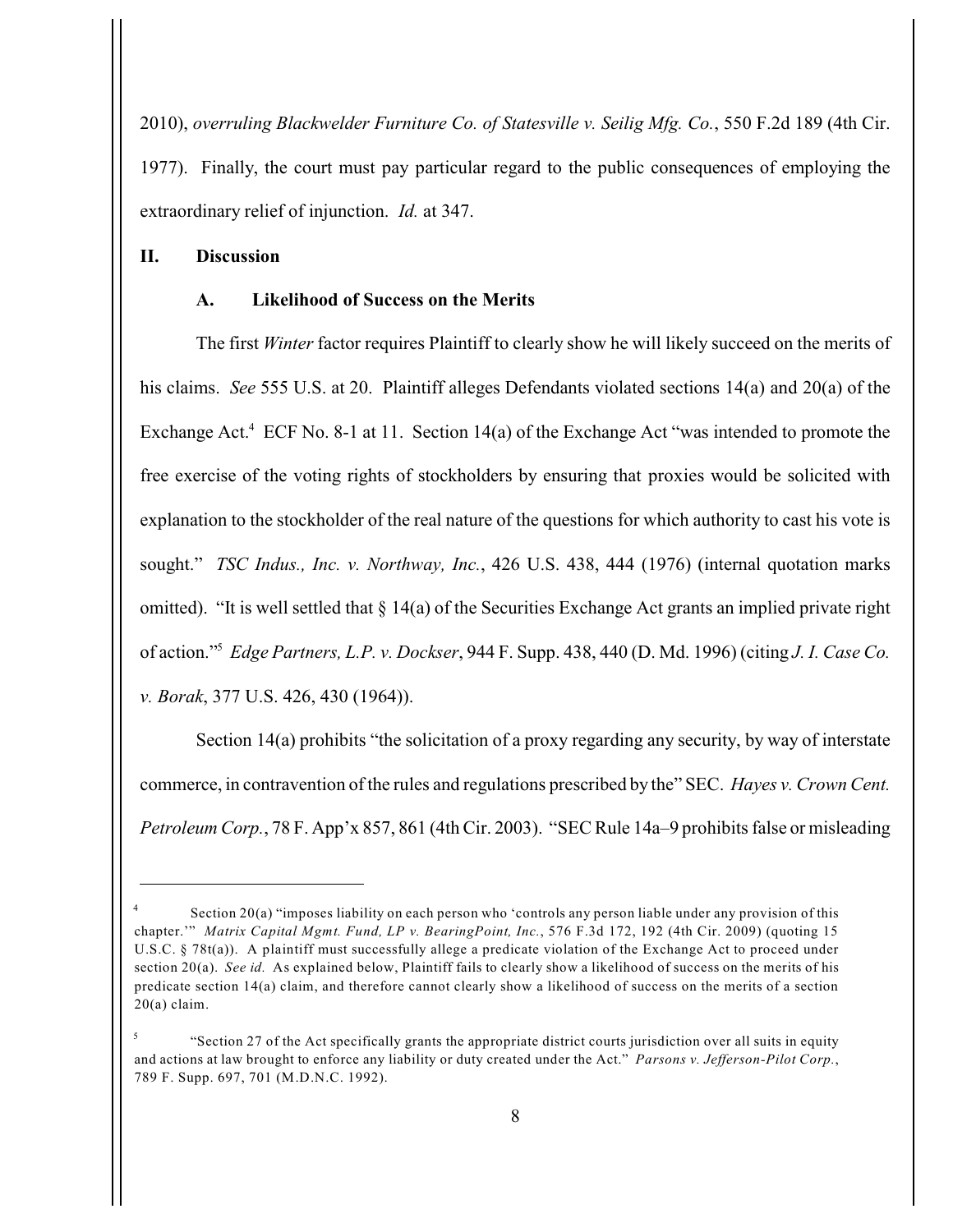statements with respect to material facts as well as the omission of material facts necessary to make the statements therein not false or misleading." *Id.* (citing 17 C.F.R. § 240.14a–9(a)). "A shareholder establishes a violation of Rule 14a–9, which is promulgated under Section 14(a) of the Securities Exchange Act<sup>[</sup>,] by establishing: (1) the proxy statement contains a material misrepresentation or omission; (2) the defendants were negligent; and (3) the proxy was the essential link in completing the transaction in question." *Parsons v. Jefferson-Pilot Corp.*, 789 F. Supp. 697, 701 (M.D.N.C. 1992). "A misrepresentation or omission is material if there is a substantial likelihood that the disclosure of the omitted fact would have been viewed by a reasonable investor as having significantly altered the total mix of information made available." *Hayes*, 78 F. App'x at 861 (4th Cir. 2003) (citing *TSC Indus.*, 426 U.S. at 449). This standard "does not require proof of a substantial likelihood that disclosure of the omitted fact would have caused the reasonable investor to change his vote." *TSC Indus.*, 426 U.S. at 449. "What the standard does contemplate is a showing of a substantial likelihood that, under all the circumstances, the omitted fact would have assumed actual significance in the deliberations of the reasonable shareholder." *Id.*

Here, Plaintiff claims the Registration Statement fails to disclose and omits material information concerning (1) HCSB's and UCBI's financial projections and (2) potential conflicts of interest affecting Hovde.<sup>6</sup> ECF No. 8-1 at 9, 14.

# **1. Financial Projections**

Plaintiff first claims the Registration Statement omits material information regarding HCSB's and UCBI's financial projections. *Id.* at 9, 14. He alleges the Registration Statement "misleadingly

As indicated above, Plaintiff's counsel indicated at the hearing that HCSB'sresponse and evidence removed 6 any concern regarding a standstill provision in the NDA.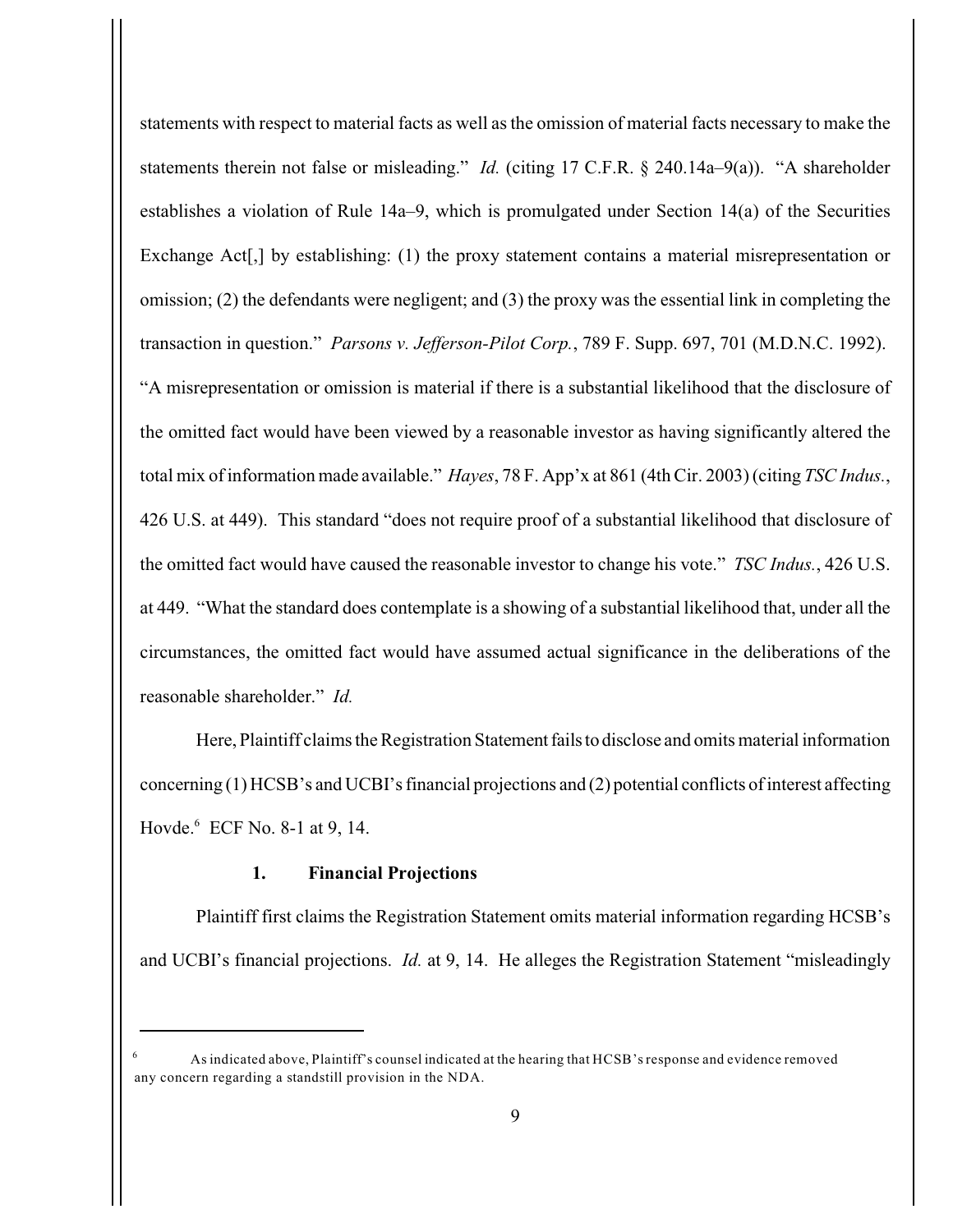fails to disclose or even include any information concerning" HCSB's management projections. *Id.* at 14–15. Specifically, Plaintiff seeks disclosure of projected financial forecasts that include: dividends, earnings, total assets, loans, total deposits, book value, total equity, return on average assets, return on average equity, and cash flow and its constituent line items. *Id.* at 18 n.7. He asserts "[t]his material omission is especially stark" because the individual defendants specifically considered the prospects of HCSB, and because Hovde reviewed financial projections when rendering its fairness opinion. *Id.* at 15. Plaintiff further maintains that based upon a review of the Registration Statement, "it is clear that management's financial forecasts played a significant role in the decision to approve the Merger Agreement." *Id.*

The Fourth Circuit has recognized "the SEC has not imposed a duty to disclose financial projections in disclosure documents generally." *Walker v. Action Indus., Inc.*, 802 F.2d 703, 709 (4th Cir. 1986). Instead, whether such a duty exists depends on "the circumstances of" the particular case. *See id.*

Here, for purposes of this preliminary injunction motion, the Court finds Plaintiff has not satisfied his burden of proof regarding his allegations of material omissions. Further, the Court finds Plaintiff has not carried his burden of showing negligence or injury. *See Parsons*, 789 F. Supp. at 701. As explained below, the Court finds the alleged financial projections sought byPlaintiff would not have been viewed bythe reasonable investor as having significantly altered the total mix of information made available. *See TSC Indus.*, 426 U.S. at 449; *Hayes*, 78 F. App'x at 861. The omission of this information from the Registration Statement/Final Proxy does not appear to be material for the following reasons.

The Registration Statement disclosed management's net income projections for HCSB for the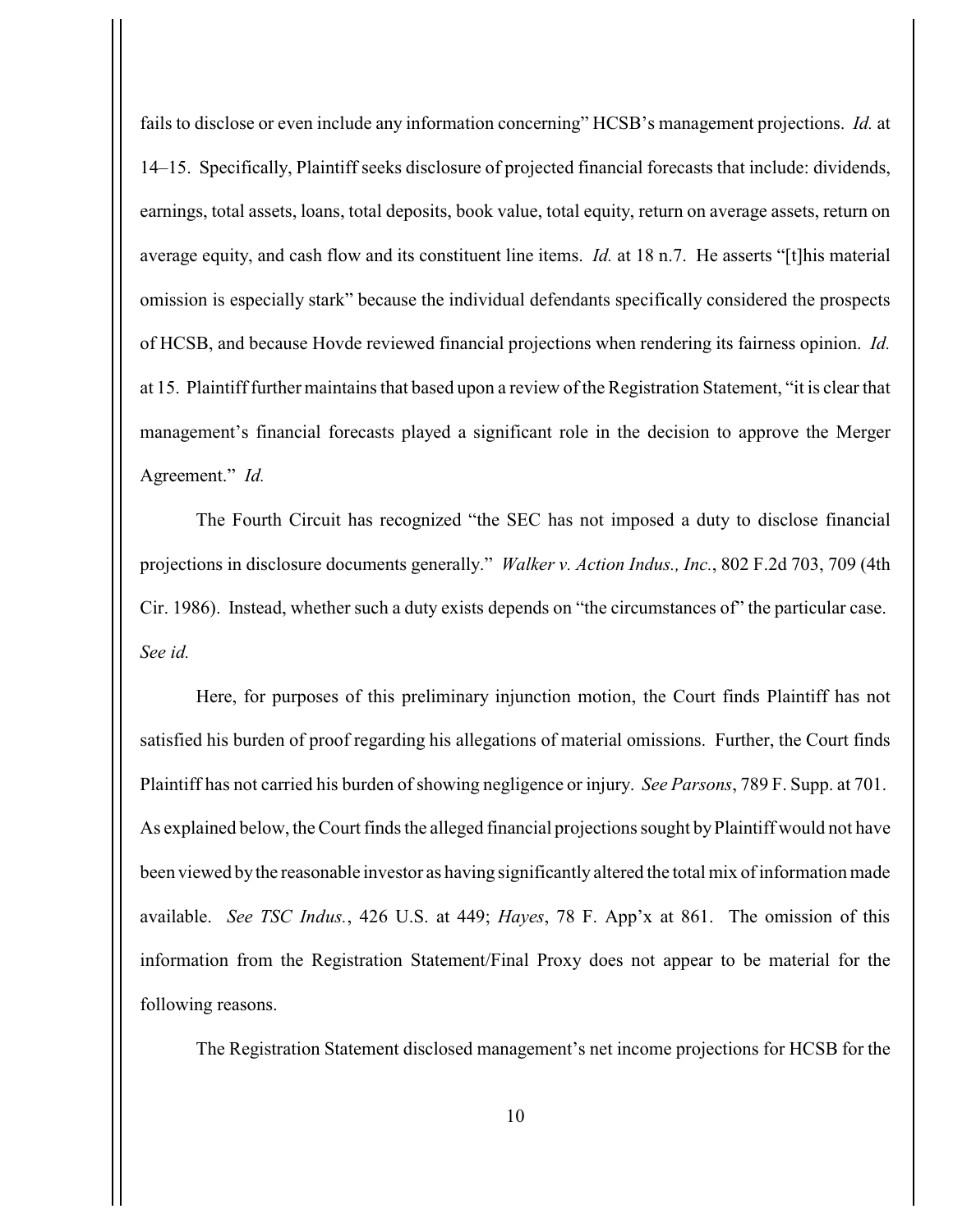years ending December 31, 2017 through 2022, which formed the basis for Hovde's discounted cash flow analyses that were performed and presented to HCSB in connection with Hovde's fairness opinion. *See* Registration Statement [ECF Nos. 8-2, 26-1, & 26-2]. The Court's determination is further supported by the four shareholder declarations provided by HCSB, which state that the disclosures in the Final Proxy as written contain all information material to investors and that the additional details requested by Plaintiff are not material information needed by the shareholders. *See* ECF No. 26-8. Moreover, Ms. Hollar avers in her declaration that no shareholder other than Plaintiff has contacted HCSB and suggested the proxy disclosures are misleading or inadequate, or that he or she needs more information in order to decide how to vote on the proposed transaction. *See* ECF No. 26-5. Ms. Hollar further states the holders of 83.86% of HCSB common stock have delivered their proxies, and that 99.96% of these shares have been voted in favor of the proposed merger, which is well in excess of the two-thirds needed under South Carolina law. *Id.* Ms. Hollar also avers 100.0% of all holders of nonvoting common stock have delivered their proxies to be voted in favor of the proposed merger. *Id.*

Moreover, while Plaintiff speculates that UCBI provided internal projections to Hovde and that these projections were omitted from the Registration Statement, in actuality UCBI did not provide any financial projections to HCSB or Hovde in connection with the transaction, as indicated by Mr. Zych's declaration. *See* ECF No. 24-1. In fact, when UCBI does prepare any financial projections or forecasts, it as a matter of course does not publicly disclose those because of their speculative nature. *Id.*

Finally, the Court notes Plaintiff has not submitted an affidavit or declaration from himself or any other shareholder or from an expert addressing the materiality of the alleged omissions. The Court finds Plaintiff has not clearly shown a likelihood of success on the merits regarding his allegation that the Registration Statement omits material information about HCSB or UCBI's financial projections.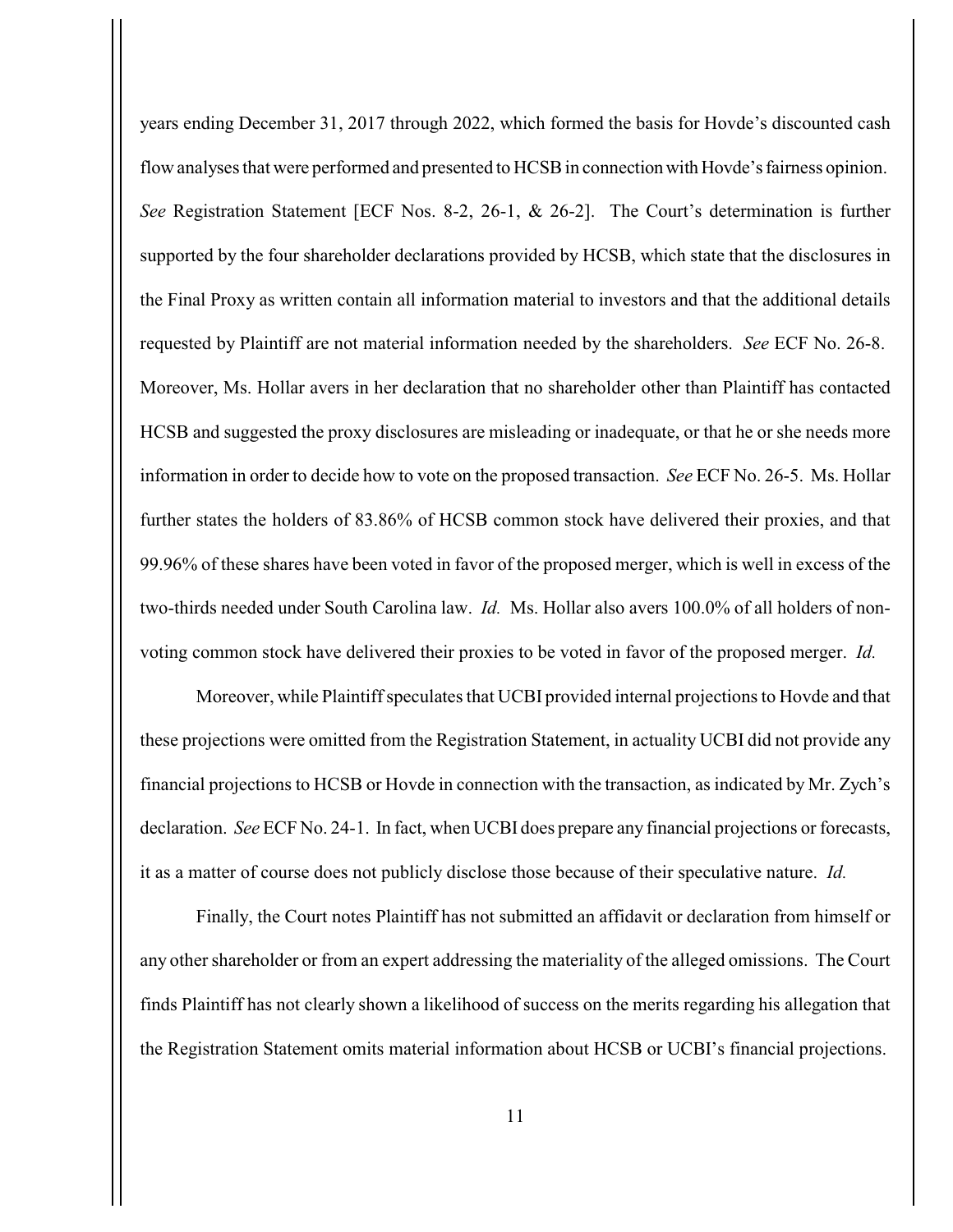#### **2. Hovde's Potential Conflicts of Interest**

Next, Plaintiff claims the Registration Statement "is materially misleading in that it fails to disclose both the amounts of Hovde's 'fairness opinion fee' and 'completion fee' to be received in connection with its engagement with HCSB, as well as the amount of compensation Hovde has received for services it provided to HCSB and its affiliates in the last two years." ECF No. 8-1 at 18. Plaintiff alleges these issues "represent important, potential conflicts of interest that could significantly taint the advice provided by the financial advisor to the Board." *Id.*

Here, for purposes of this preliminary injunction motion, the Court finds Plaintiff has not satisfied his burden of proof regarding his allegations of material omissions. Further, the Court finds Plaintiff has not carried his burden of showing negligence or injury. *See Parsons*, 789 F. Supp. at 701. As explained below, the Court finds the alleged omissions regarding Hovde would not have been viewed by the reasonable investor as having significantly altered the total mix of information made available. *See TSC Indus.*, 426 U.S. at 449; *Hayes*, 78 F. App'x at 861. The omission of this information from the Registration Statement does not appear to be material for the following reasons.

First, the Final Proxy discloses that Hovde has performed other services for HCSB for a fee over the past two years and would receive both a completion fee and fairness opinion fee for the merger. *See* Registration Statement [ECF Nos. 8-2, 26-1, & 26-2]. Furthermore, Ms. Hollar avers in her declaration that no shareholder other than Plaintiff has contacted HCSB and suggested the proxy disclosures are misleading or inadequate, or that he or she needs more information in order to decide how to vote on the proposed transaction. *See* ECF No. 26-5. Moreover, Hovde states in its fairness opinion (included in the Final Proxy) that it has not provided investment banking and financial advisory services to UCBI in the past two years; and Mr. Zych avers the same in his declaration. *See* Registration Statement [ECF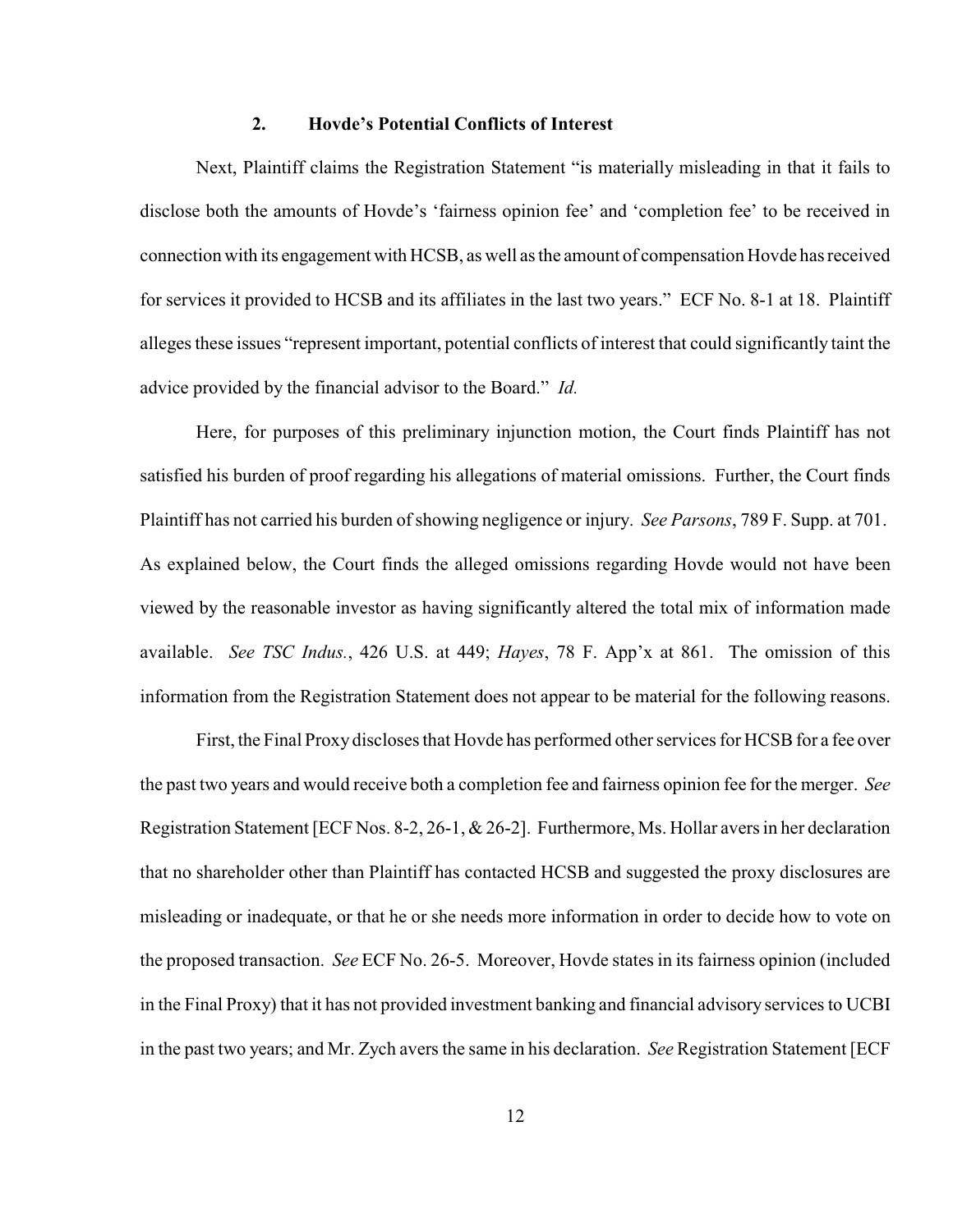Nos. 8-2, 26-1, & 26-2]; ECF No. 24-1. Finally, the shareholder declarations provided by HCSB state that the disclosures in the Final Proxy as written contain all information material to investors, and that the additional details requested by Plaintiff are not material information needed by the shareholders. *See* ECF No. 26-8. And again, the Court notes Plaintiff has not submitted an affidavit or declaration from himself or any other shareholder or from an expert addressing the materiality of the alleged omissions. The Court finds Plaintiff has not clearly shown a likelihood of success on the merits regarding his allegation that the Registration Statement omits material information about Hovde's relationship with HCSB and UCBI.

In sum, the Court finds Plaintiff has not made a clear showing that he is likely to succeed on the merits of his allegations that Defendants violated sections 14(a) or 20(a) of the Exchange Act.<sup>7</sup>

# **B. Likelihood of Irreparable Harm**

The second *Winter* factor requires Plaintiff to clearly show irreparable harm will occur absent an injunction. *See* 555 U.S. at 20. Plaintiff claims he has identified material omissions that, if left unremedied, render the Registration Statement materially incomplete and misleading and prevent HCSB's stockholders from casting a fully informed vote on the proposed transaction. ECF No. 8-1 at 23.

The Court finds Plaintiff has not made a clear showing of irreparable harm for multiple reasons. First, Plaintiff has not submitted an affidavit or declaration from himself (or an expert) detailing how

As noted above, because Plaintiff fails to clearly show he is likely to succeed on the merits of his section 7 14(a) claim—which is a predicate for a section 20(a) claim—he likewise fails to clearly show he is likely to succeed on the merits of his section 20(a) claim.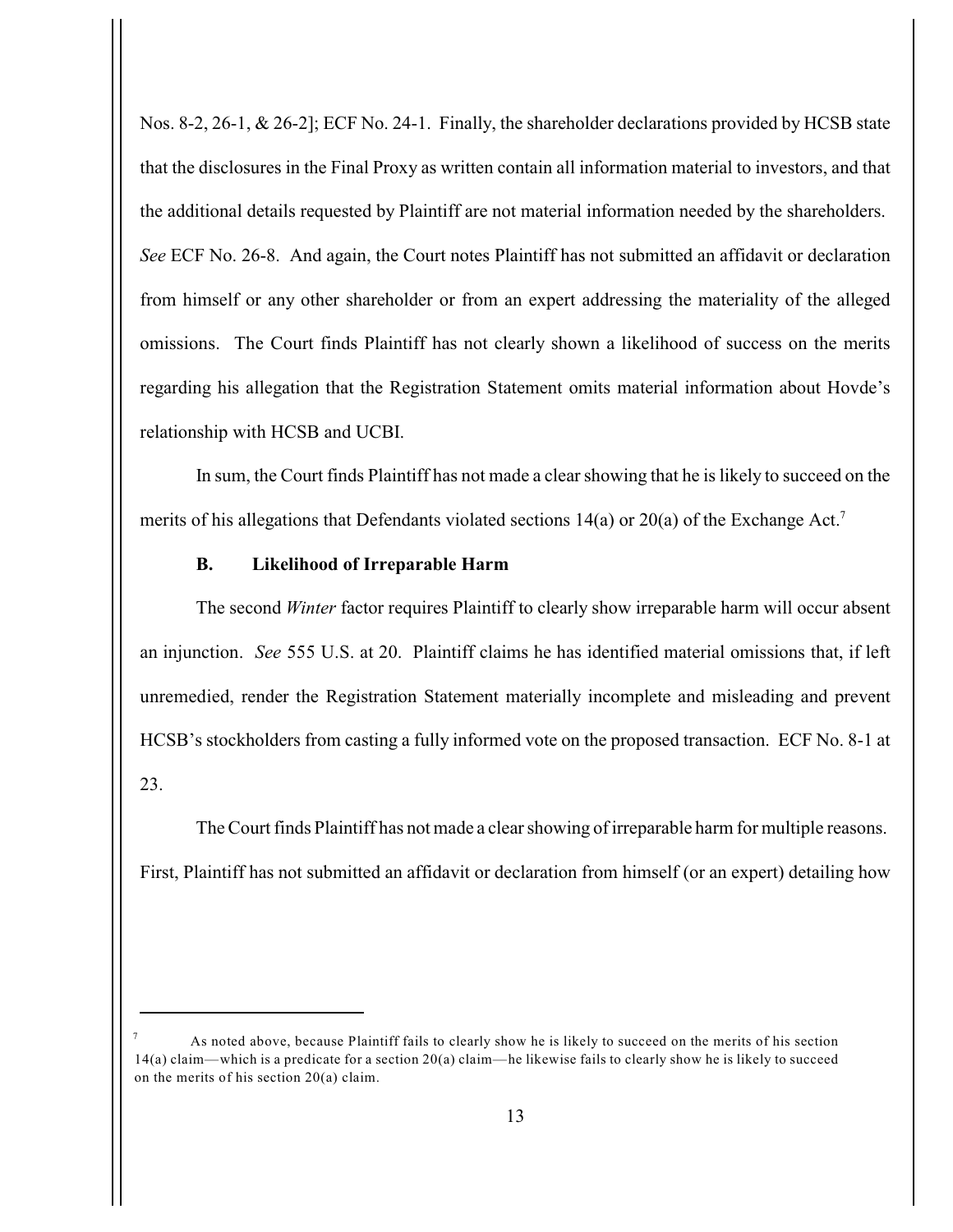the omitted disclosures would inform his vote.<sup>8</sup> Second, Plaintiff has failed to show why monetary damages are not an adequate remedy; specifically, he appears to have an adequate remedy at law because he could be compensated with money damages for his current \$14 holding, and therefore extraordinary injunctive relief is not appropriate.<sup>9</sup> Finally, and perhaps most obviously, Plaintiff owns a minuscule share of HCSB stock and is the only stockholder claiming irreparable injury.<sup>10</sup> This case has not been certified as a class action; Plaintiff has not moved for class certification; and Plaintiff has not identified any other stockholders claiming they need the same disclosures he seeks. *See, e.g.*, *Malon v. Franklin Fin. Corp.*, 2014 WL 6791611, at \*3 (E.D. Va. Dec. 2, 2014) (acknowledging "it is true stockholders theoretically face irreparable harm when they are required to make important voting decisions on the basis of inadequate proxy disclosures," but finding "a single disgruntled stockholder with a *de minimis* ownership interest" does not face irreparable harm). Accordingly, the Court finds Plaintiff has not clearly shown irreparable injury will result absent a preliminary injunction.

# **C. Balance of Equities**

The third *Winter* factor requires Plaintiff to show the balance of the equities tips in his favor. *See Winter*, 555 U.S. at 20. First, while not dispositive, the Court notes Plaintiff filed his motion just

*See, e.g.*, *Gottlieb v. Willis*, 2012 WL 5439274, at \*7 (D. Minn. Nov. 7, 2012) ("Gottlieb has not submitted 8 so much as a declaration averring that the information she seeks would be material to her vote, much less an expert affidavit stating that a reasonable investor would likely find the omitted information material.").

*See, e.g.*, *Calleros v. FSI Int'l, Inc.*, 892 F. Supp. 2d 1163, 1174 (D. Minn. 2012) (finding no irreparable 9 harm in part because "monetary damages are regularly used to satisfy claims alleging violations of the securities laws"); *Iavarone v. Raymond Keyes Assocs., Inc.*, 733 F. Supp. 727, 732 (S.D.N.Y. 1990) (finding "equitable relief is not appropriate, as money damages will fully compensate plaintiff" for his allegations that the defendants violated the Exchange Act "by making false statements of material facts and omitting to state material facts").

In fact, under the terms of the merger agreement, Plaintiff would receive 0.005 shares of UCBI common 10 stock for each share of HCSB stock he owns, which would equate to 0.50 shares of UCBI common stock. *See* ECF No. 26 at 13. Because Plaintiff would own less than one share of UCBI common stock after consummation of the merger, Plaintiff would receive cash instead of a fractional share pursuant to the terms of the merger agreement. *Id.*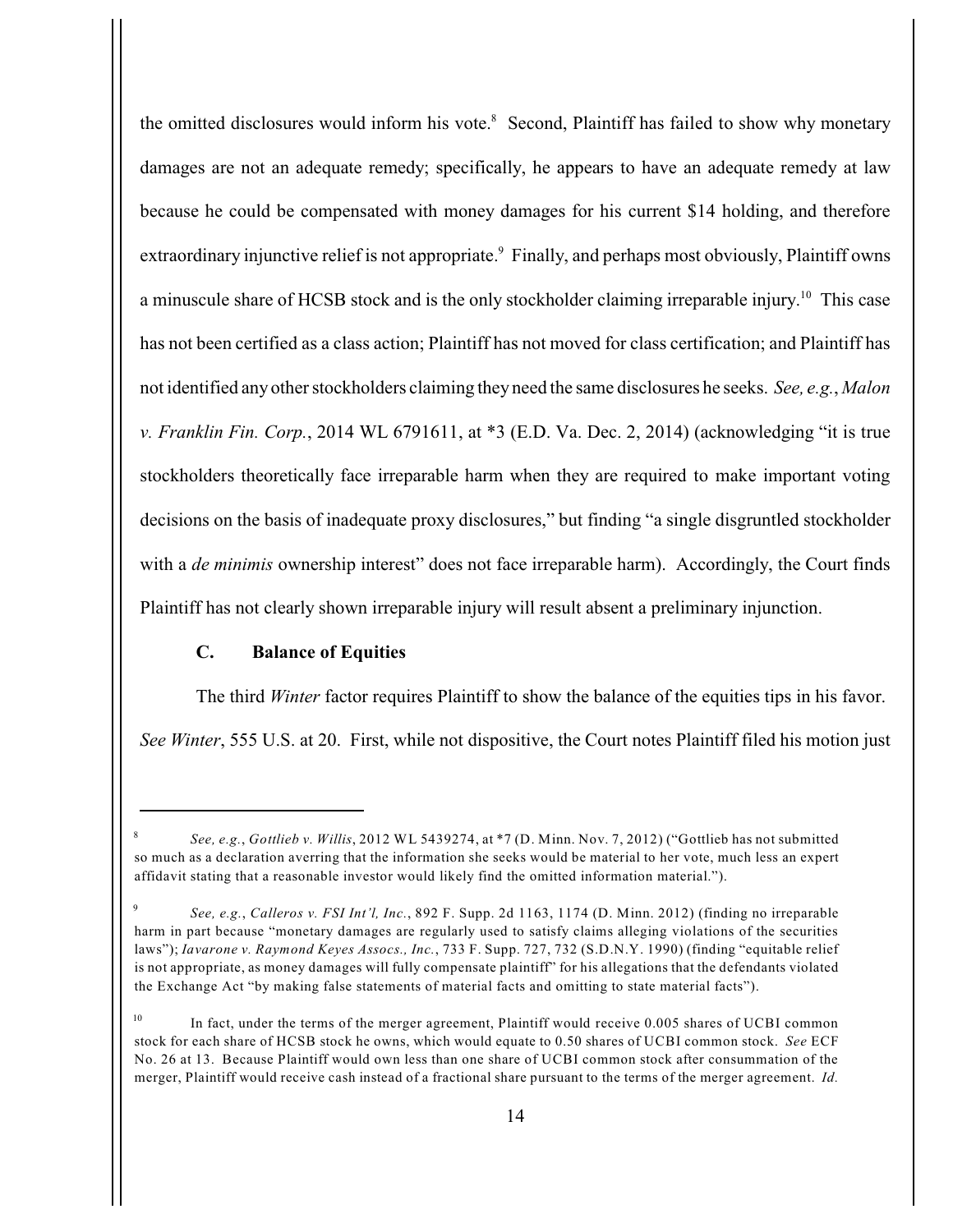thirteen days before the scheduled stockholder vote.<sup>11</sup> Other courts addressing similar scenarios have recognized the harm that defendants will likelysuffer when a single shareholder plaintiff seeks to enjoin a shareholder vote at the eleventh hour. *See, e.g.*, *Orlando v. CFS Bancorp, Inc.*, 2013 WL 5797624, at \*6 (N.D. Ind. Oct. 28, 2013); *Gottlieb v. Willis*, 2012 WL 5439274, at \*7 (D. Minn. Nov. 7, 2012); *Galaton v. Johnson*, 2011 WL 9688271, at \*2 (E.D.N.C. Aug. 17, 2011). Second, Plaintiff is the only HCSB shareholder to raise any objection to the transaction. Third, Plaintiff owns 0.00002% of the outstanding shares of HCSB, which is equivalent to approximately \$14; in comparison, the merger of HCSB and UCBI is valued at approximately \$66 million. In fact, if the merger is consummated, Plaintiff owns such a small percentage that he will receive cash instead of a fractional share of UCBI common stock. *See* ECF No. 26 at 13. Fourth, other stockholders who own millions of shares of HCSB common stock have submitted declarations stating they are in favor of the merger and need no further disclosures; and HCSB shareholders overwhelmingly support the merger with UCBI, as 83.86% of voting shareholders and 100.0% of non-voting shareholders have voted to approve the merger. Finally, while Plaintiff claims the "outer termination date" for the merger "is still more than 2.5 months away" and would "still leav[e] ample time" for consummation of the transaction, he fails to comprehend the immediate financial consequences to HCSB. Ms. Hollar avers in her declaration that "a 30-day delay in vote would likely cost HCSB more than \$420,000 that would otherwise not be incurred if the vote proceeded as scheduled," and that if the delay is longer than thirty days, "the cost will be even higher." ECF No. 26-5 at ¶ 11. Ms. Hollar also avers a delay in vote could jeopardize the merger itself, impose

The Court acknowledges Plaintiff's representation that—after filing his complaint on June 16, 2017—he 11 unsuccessfully engaged with Defendants to resolve the alleged deficiencies in the Registration Statement. ECF No. 8-1 at 9. The Court is focusing on the short timeframe between Plaintiff's filing his motion and the stockholder vote simply to address the practical harms that could result to Defendants from delaying a stockholder vote on such short notice.